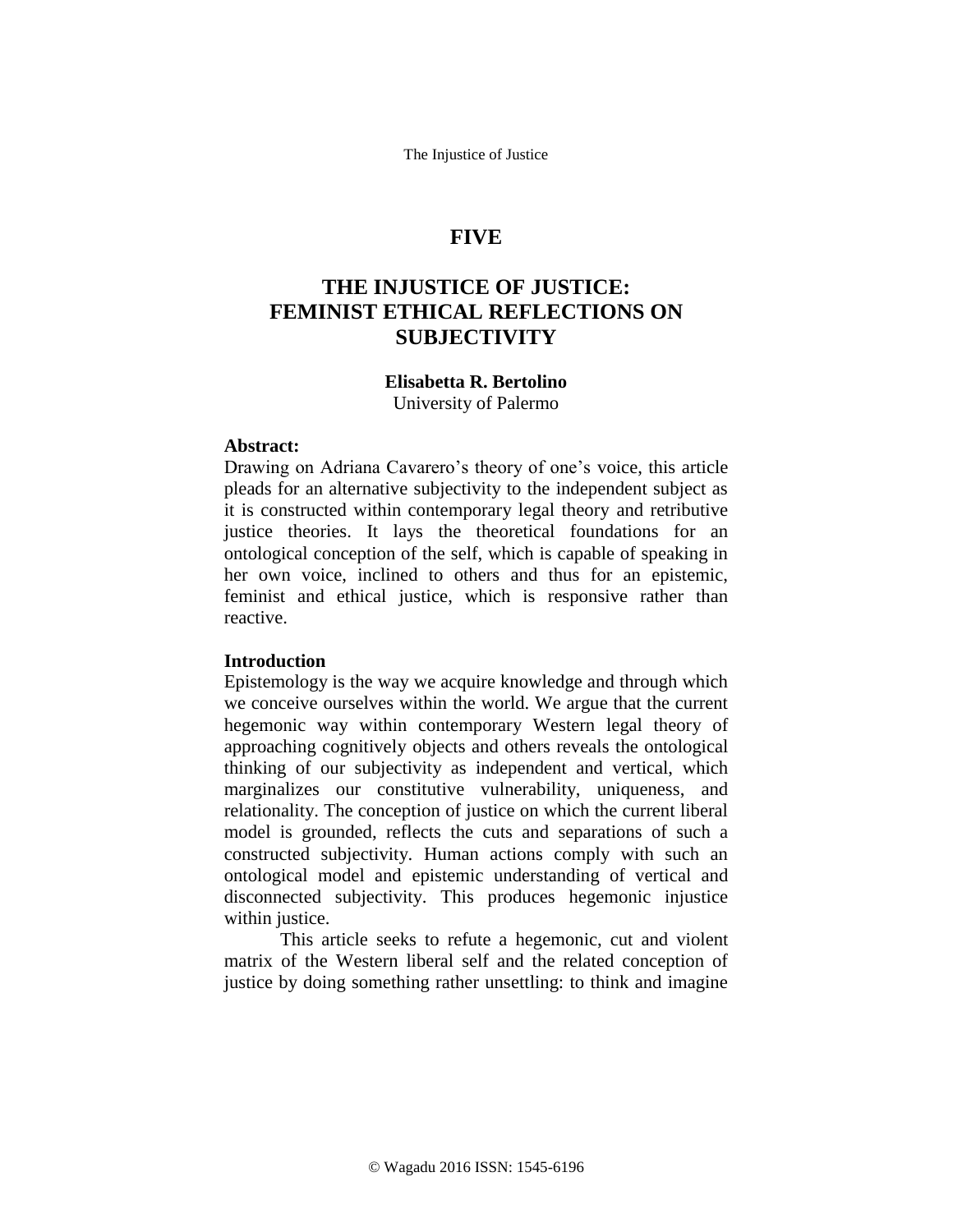oneself outside the constructed subjectivity of liberal approaches to justice. By contrast, it views oneself as a self in the vulnerable, dependent and material life of the community, by beginning to speak in one's voice. Hence, this article wants to think epistemically an ontological reversal of the absurdity of the violent Western criminal justice system and its entailed subjectivity. This article is essentially a feminist critique of the cognitive symbolic order and of the way feminism has approached subjectivity and justice in the past, thereby often reproducing the violence of patriarchy and law. On the contrary, it is argued that is possible to think ways to unlearn the construed hegemonic Western injustice of justice.

We will first discuss Judith Butler's epistemic and linguistic deconstruction. Moreover, we will be drawing in particular on Adriana Cavarero's focus on one's voice and Hannah Arendt's theory of action. In a next step, we explore ways of resisting and breaking with the ontological violence within the legal justice system and attempt to ground justice on a unique and corporeal selfhood, based on an awareness of vulnerability within a community of speakers, being capable of speaking in one's voice and acting unpredictably. As an example, we will focus on forgiveness as unexpected and unique actions, reflecting a nonsovereign agency.

Choosing forgiveness to end violence rather than punishment requires an ontological awareness of life as connection and interdependence, rather than as separation and independence and thus a subject who inclines rather than a subject who stands vertically. Through speaking in one's voice as imagined by Cavarero, one becomes aware of vulnerability and exposed to others, connected to oneself and the community and thus a selfhood that bends towards others. As a result, the idea of forgiveness challenges the hegemonic linguistic and cognitive approach to justice. We no longer talk of a sovereign and righteous subject who resents wrongful actions by means of revenge in order to re-establish balance. Rather, we talk of a vulnerable and relational selfhood that speaks in one's voice and contributes on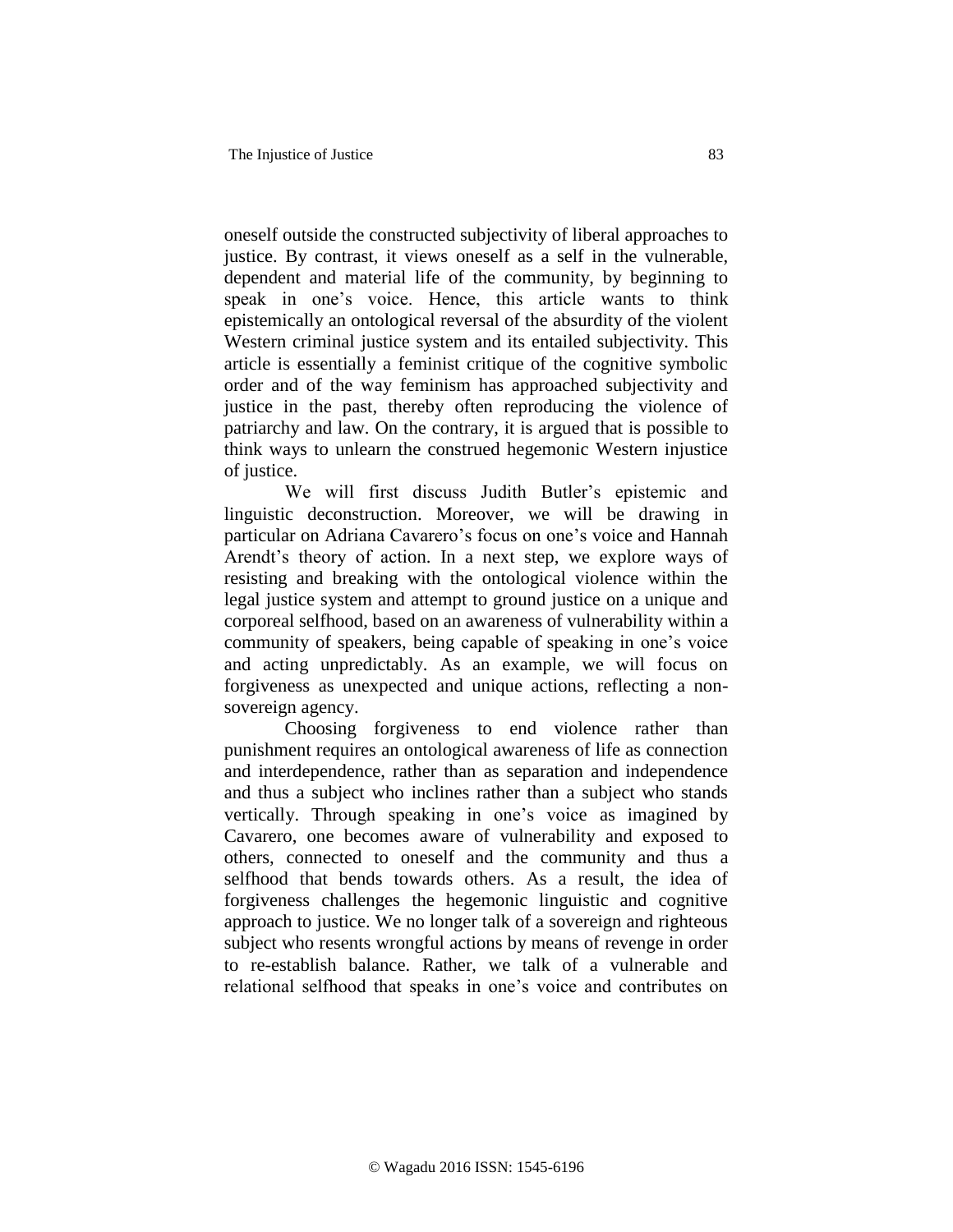the construction of language and awareness/consciousness, beginning from one's voice.

The epistemic construction of objects is no longer given, reflecting a sovereign construction of oneself. On the contrary, if one speaks in one's voice, from one's own body in relation to other voices, a self becomes aware of its own vulnerability and reveals its uniqueness. Language is produced from one's voice and body and hence disrupts the hegemonic epistemic understanding of the world because the ontology of one's voice relates differently to oneself and to the world.

The ontological subject of the current criminal justice system is equated in this article to a subject of resentment, which is separated, cut, independent and disconnected from life. Intolerable and repressive conditions provoke in fact acts of resistance, since the subject wants to break free of those conditions. Yet, resistance may assume various forms. The most common form of resistance is precisely that, which reacts through resentment because, as Howard Caygill explains in his book *On Resistance* (2013, p.77), the logic of resentment builds upon a sort of Hegelian thinking whereby resistance is dependent upon what it opposes. Instead, it is possible to look for a resistance that does not just react to an intolerable situation but transforms itself as well as the original conditions. For Caygill, new ways of thinking the subjectivity of resistance and the capacity to resist are necessary elements of a resistance that breaks free from the past and opens up to the future. In accordance with the same line of thought, various scholars offer ways of resistance, which are based on a cognitive justice otherwise. Bonaventura De Sousa (2014) aims for instance to depart the Eurocentric perspective by offering counter-hegemonic understandings and uses of Eurocentric concepts; Jose Medina (2013) proposes epistemic virtues to contrast epistemic vices; Miranda Fricker (2007) considers epistemic justice as having the capacity to generate indefinitely *new meanings*; Elizabeth Anderson (2005) shows how epistemology can unfold the androcentric ways gender has influenced knowledge and enable an internal feminist critique.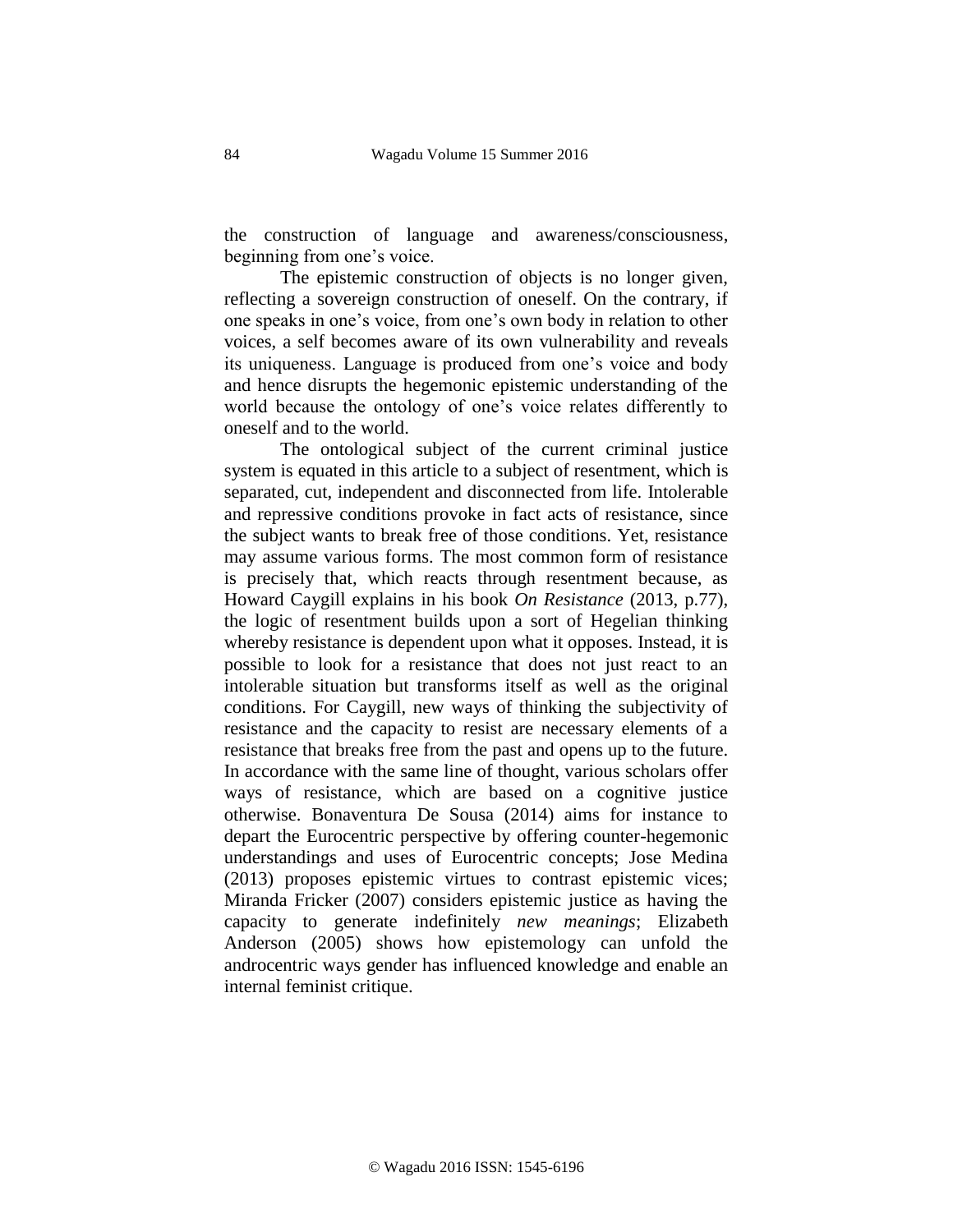We think that precisely one's voice resists a subject of resentment as well as its hegemonic understanding of the world. It rather affirms an ontology of natality, reciprocity, inclination, and forgiveness, thereby exploring new possibilities for linguistic, cognitive and epistemic justice (Cavarero, 2005; Arendt, 1958; Butler, 2010).

# **The Subject of Resentment within Retributive Theories of Justice**

The Western criminal justice system is generally based on retributive theories of justice (Moore, 1993; Murphy, 2015). Retribution is committed mainly to the principle that those who commit wrongful acts deserve to suffer a proportionate punishment, because this is believed to produce several positive effects. It may deter future crime, incapacitate dangerous persons, educate people, reinforce social cohesion, maintain democratic stability and make victims of crime feel better by satisfying their vengeful desires. The philosophical and political idea of retributive justice has also played a dominant role in the construction of legal and political subjectivity within Western liberalism and law.

It is presupposed here that the current legal liberal subjectivity is essentially a subject of resentment, which is a subject thought as autonomous, righteous, vertical, separated and disconnected from oneself and the community. Yet, we attempt to resist such a vertical and disconnected subject with the speaking in one's voice, by reconnecting one to oneself and the community. Drawing on Nietzsche, some scholars have theorized critically on the subject of resentment (Brown, 1993; Deleuze, 1983; Cavarero, 2013). A subject of resentment is essentially a person that does not seem to be able to stop the pain of injury. It is paralyzed and reacts to wrongdoing with resentment. It is also a sovereign and righteous subject that needs to retaliate through mechanisms of retributive justice and has the right to speak and decide for others. It is a subject in search for retribution that looks outside itself for someone to blame and sees the other only for what the other has done and not for who the other is. The emotion of resentment gets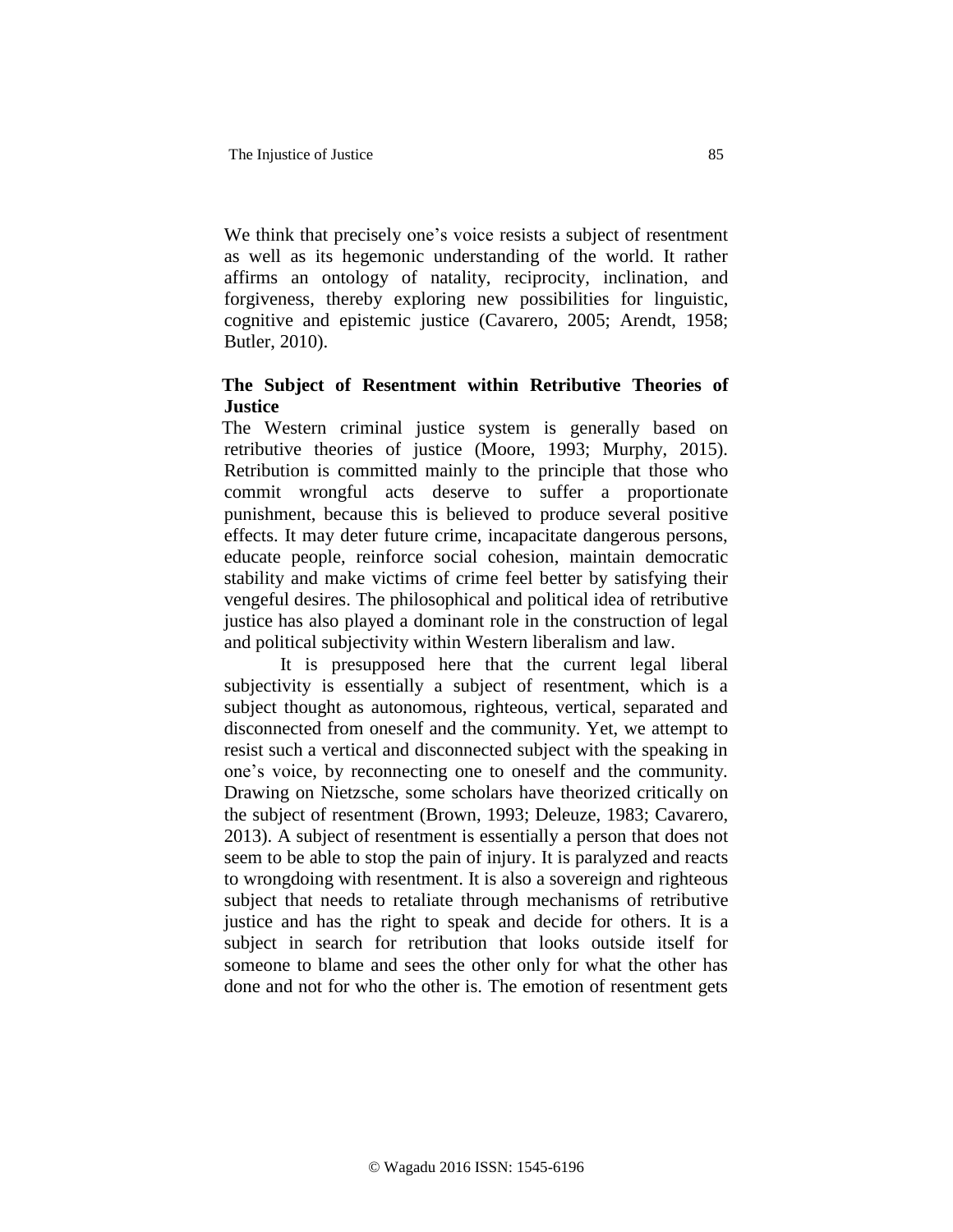directed against the other, for it is the other that is the object of hatred.

A subject of resentment, similarly to a subject of violence, chooses to be a vindictive agent or a resentful victim. It embraces a cut, split, and divided subjectivity, in a state of emotional hatred. We think that violence is committed when one sees oneself separated from one's vulnerability and voice and that of others in the community. Thus, the legal subject – as a subject of resentment – continues the cycle of violence. We want to resist such a hegemonic and sovereign approach by reflecting upon the potential power of speaking in one's voice.

In her article "Wounded Attachments" (Brown, 1993, p. 340-410), Wendy Brown investigates the subject of resentment in relation to liberalism's failure of inclusion. The current liberal subject presumes to be universal, however, in reality it excludes many of those who do not reflect its liberal and middle-class standards. Such exclusions leave injuries and produce a subject of resentment. Likewise, Gilles Deleuze (1983), in his interpretation of Nietzsche, offers a critical understanding of the emotion of resentment (p.111-146). For Deleuze, the subject of resentment is a man whose consciousness is invaded by mnemonic traces, whose reaction consists of blaming the object that has caused suffering and who desires revenge.

Adriana Cavarero (2013) touches also the theme of the subject of resentment. In her book *Inclinazioni* (pp.118-130), she focuses on the vertical subject that egoistically becomes powerful, precisely when the other is punished, killed, or reduced to a horizontal position. In particular, she reflects on Elias Canetti for whom a survivor is a subject that stands upright, vertical, in front of a rivalling dead man who lies on the floor horizontally (ibid., p.118). According to Cavarero, this moment of revenge and victory makes the subject feel as if he had grown taller in his verticality and had also become invulnerable. He juxtaposes himself to the horizontality and vulnerability of his dead enemy (ibid., p. 228).

The subject survives violence by killing through resentment, following a logic of repeated violence, through a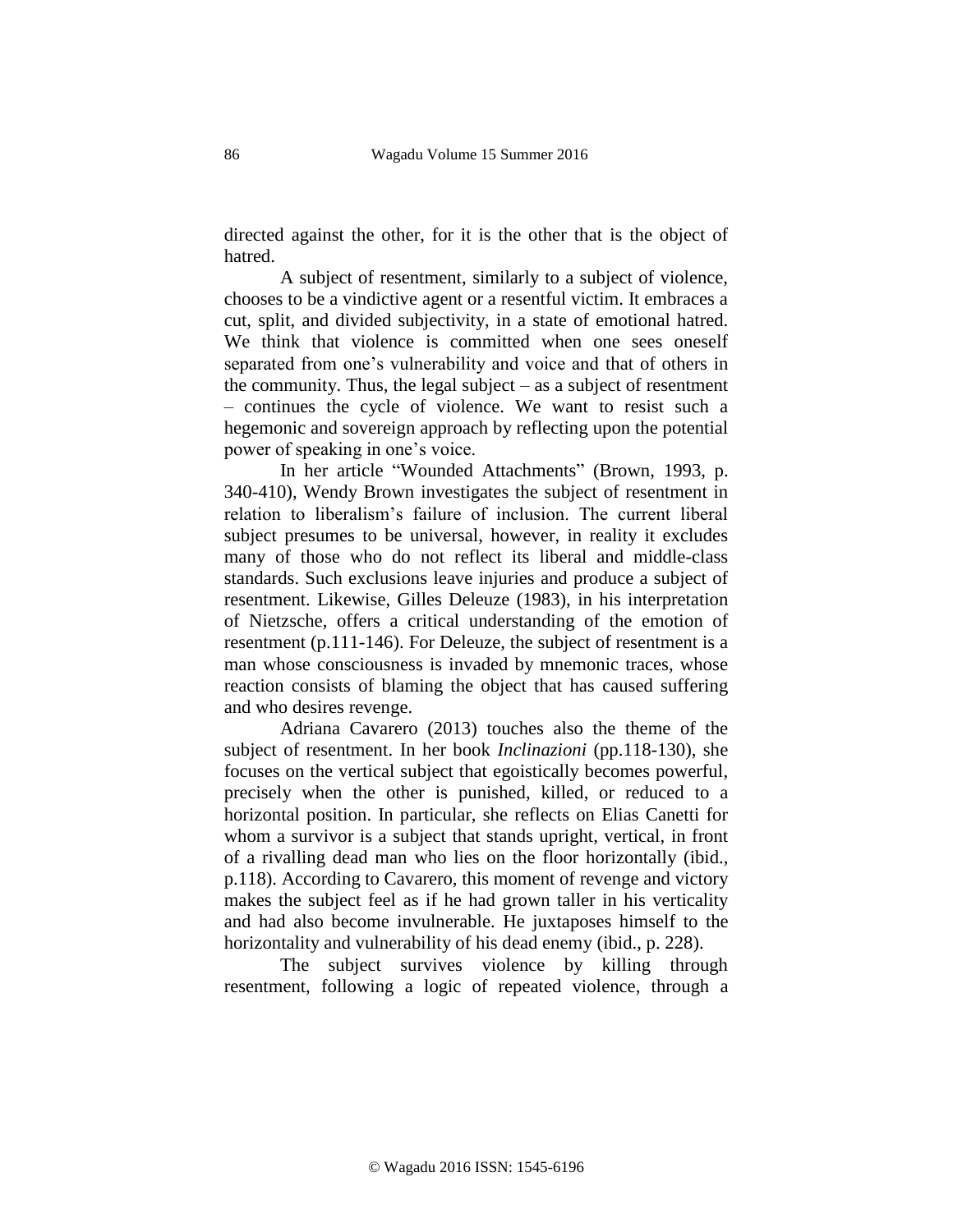vertical posture, as opposed to the horizontal posture of the dead man. The dead man becomes an opportunity for glory in the subject's egoistic verticality and invulnerability. What is missing for Cavarero in such a vertical subject of egoistic autonomy and violence is precisely some inclination, some attention to the other and oneself in terms of vulnerability, which is also the possibility of speaking in one's voice to others and revealing oneself. According to Cavarero, speaking in one's voice is indicative of inclination; it allows exposing oneself to others. One's voice, strictly speaking, is never the same but always plural, always revealed to others in many different ways.

Similarly to the subject of violence and resentment, a victim may also continue the cycle of violence. We may say that there is a discrepancy between surviving the wound of violence as a general legal subject or on a singular level of selfhood. As a legal subject, surviving violence means becoming aware of the offence of the injury, feeling resentment, pursuing retribution, appreciating when justice has been accomplished and punishment is inflicted to the one who has caused the suffering. By contrast, surviving violence – as connected to oneself and speaking in one's voice – means essentially getting on with one's own life, overcoming an identity as a victim, speaking about the injury, and especially releasing suffering and letting go.

The point that we want to emphasize is that retribution does not improve the conditions of the victim of violence, of the singular person who speaks in her own voice, but only of the general subject, which is in turn divested from oneself. In fact, achieving retribution can be understood as an effect of the cut subject, separated from oneself and the community of others. It is a result of trapping oneself in resentment, in the compulsion of victimhood, revenge, and desire for punishment. Hence, such a subjectivity does not allow movement, a letting go, but endlessly proceeds from wrong to wrong. Conversely, if one survives violence on a singular and vulnerable level, one reconnects oneself with one's body and with the community.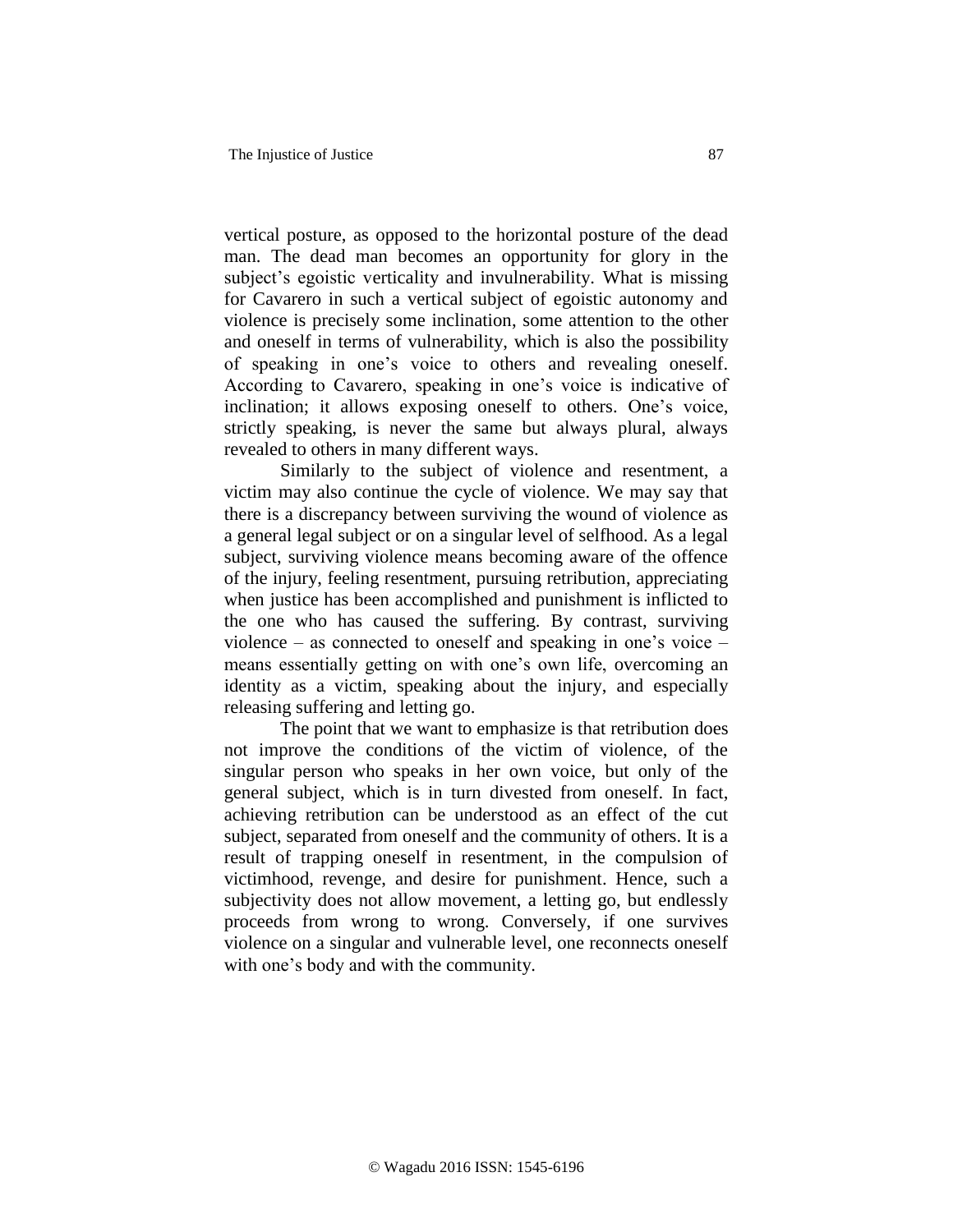We can therefore say that there are two different levels of conceiving ontologically ourselves either by enacting injuries or being injured. We are interested in the possibility of speaking in one's voice, which is a dimension of reconnection that opposes the separation of resentment in retributive theories of justice. One's voice implies an ontology of the self as singular, corporeal and vulnerable, which consists of an unrepeatable who-ness, capable of unexpected actions. Forgiveness is one of such unexpected actions. This implies also an epistemic vocabulary of binding, vulnerability, and relationality for justice.

Quite the reverse, the ontology of the subject of resentment is part of the liberal righteous and vertical subject that often chooses to act and re-enact violence in order to restore a balance by punishing those who have committed injuries. This entails a subject that is ontologically cut and separated from one's uniqueness and corporeal vulnerability and an epistemic vocabulary that inscribes such a vertical and hegemonic thinking in theorising justice.

In the next section, we are going to deal with ways of resisting the subject of resentment through some streams of thought in feminist philosophy that critique the hegemonic epistemic construction of the subject and approach the ontology of subjectivity and justice differently.

# **Resisting the Subject of Resentment in Feminist and Gender Theories**

In this section, we are going to explore a feminist way of 'being' that criticizes the epistemic sovereign approach to subjectivity and justice and resists the ontological subject of resentment. We are drawing in particular upon the theory of the voice elaborated by Adriana Cavarero, who emerged as a thinker during the 1980s. At the time, the Italian feminist movement was dominated by women's collectives and practiced an alternative feminist politics. These Italian feminists pioneered the creation of women's centres, where women separated themselves from masculine institutions and systems of thought. Cavarero has also been influenced by Luce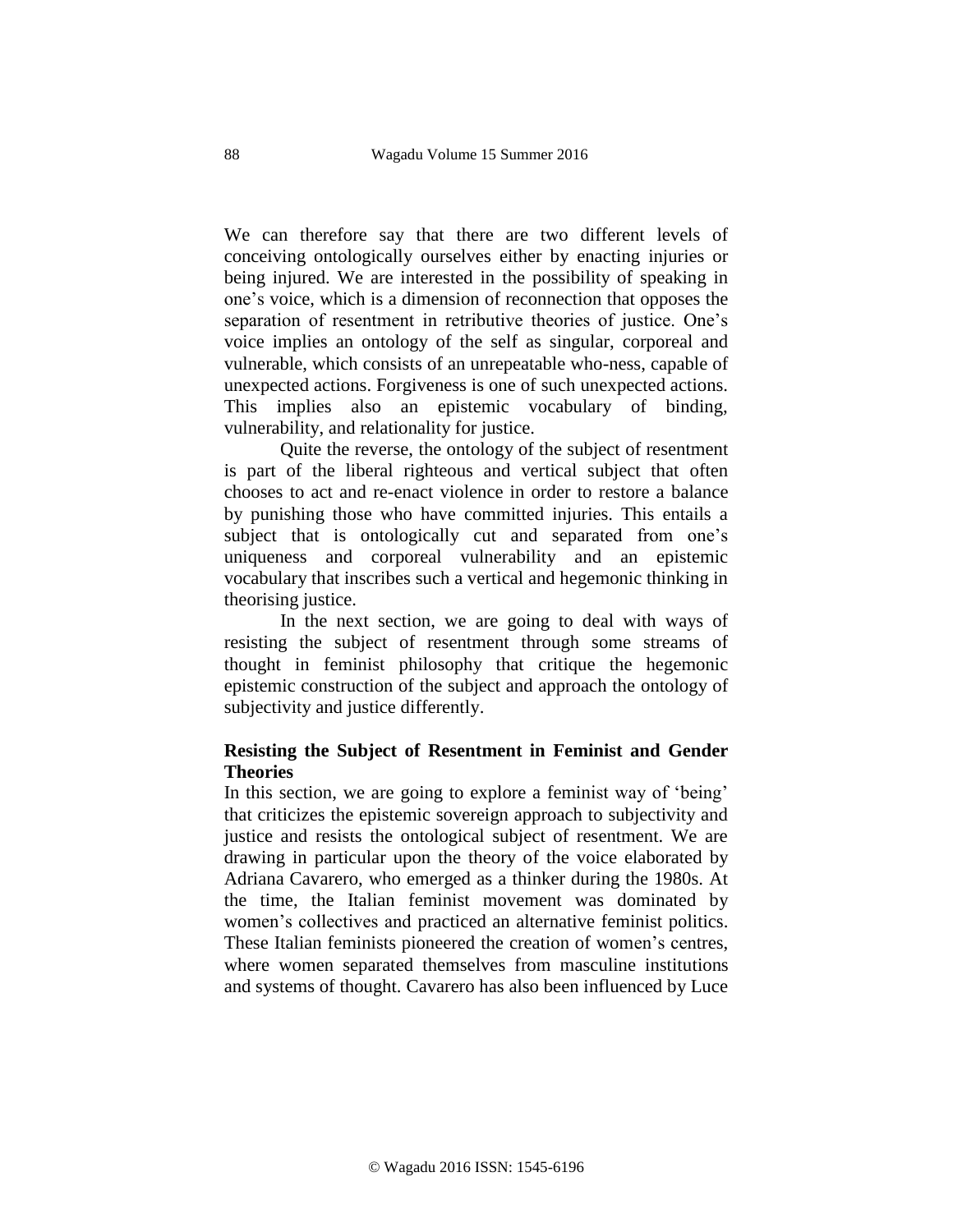Irigaray, Hannah Arendt, and Judith Butler's political and philosophical works and she has been proposing an approach to feminist theory that is crucial to feminist discourse beyond the Italian context. Cavarero (2008) confronts women's exclusion, undoes the founding gesture of philosophy concerning subjectivity and rethinks the ontological script of Western civilization by foregrounding a different conception of political and ontological reality.

Some feminist scholars frame resistance in terms of reforms within the same ontological mechanisms of resentment in law and legal justice (Nussbaum, 2001); other feminists seem to explore resistance by means of reframing the epistemic construction of identity (Butler, 1993) and still others offer new ontological ways, disrupting the idea of ontology itself (Cavarero, 2005), while nevertheless not exhausting the open possibilities of resistance. This article intends to develop Cavarero's discourse on one's voice, connecting it to an ethical justice of unpredictable actions such as forgiveness. One's voice becomes here a sort of anarchic space for feminism and a space of difference, one that is foreign to the injustice of justice based exclusively on a sovereign subject.

For feminism and gender theory in general, the move of embracing the subject of law and rights and remaining within reformative framework contains potential problems in relation to gender-based violence. Espousing the legal subject implies that one holds on to the same cut subjectivity that is currently adopted in law and the rights discourse, the same injustice of justice, where violence is dealt with through mechanisms of separation and women are requested to feel the emotion of resentment and the desire for retribution. Thinking through the subject of law contributes to an epistemic and ontological re-theorisation of a more empowered Western and hegemonic feminine subjectivity. Conversely, by achieving a feminist legal subject, both the epistemic and ontological mechanisms of violence of the subject of resentment in law might be re-appropriated by feminism. In the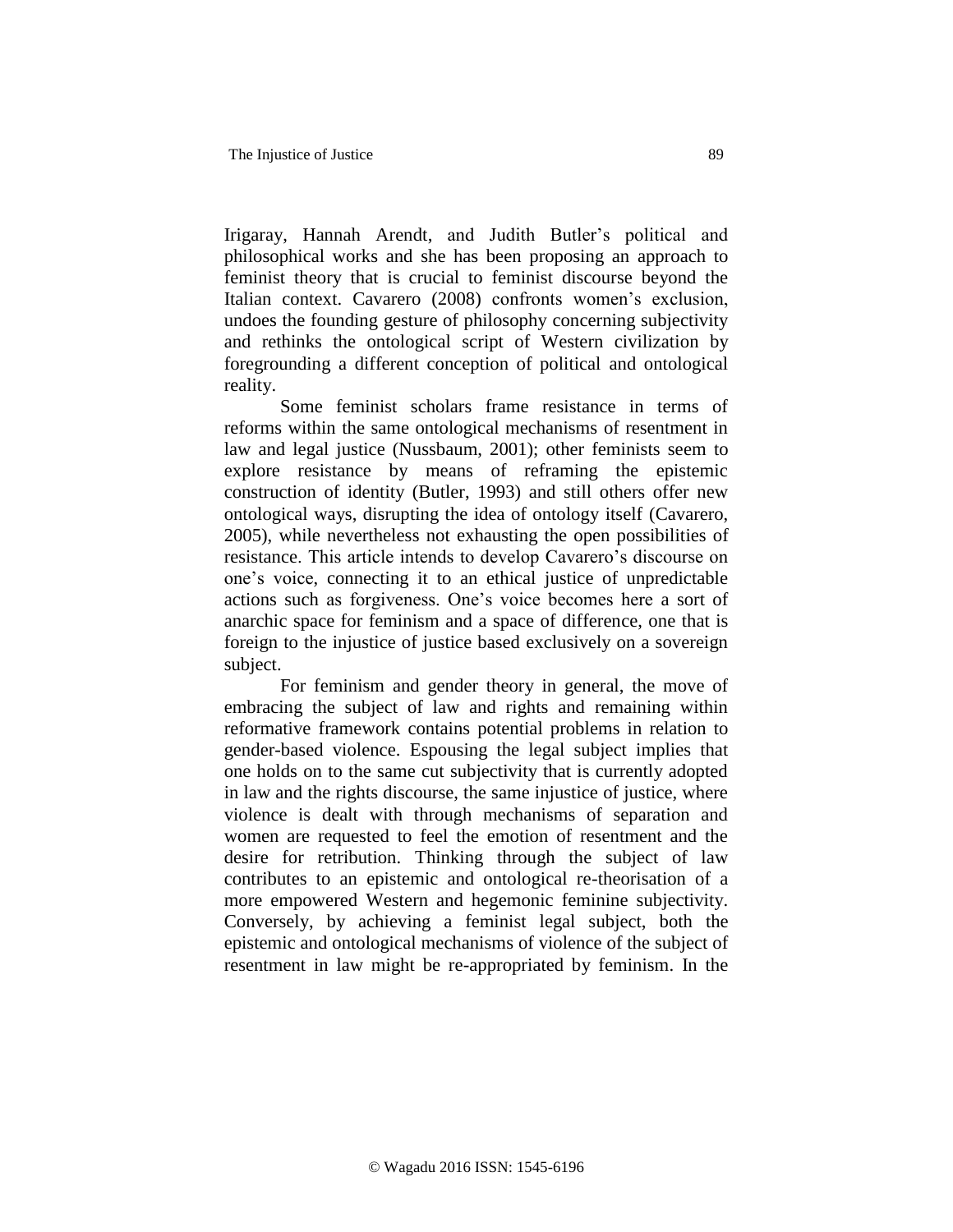next section, we explore and critique the ways gendered violence is framed within the Western Criminal Justice system.

# **Gendered Violence as it is Framed within the Western Criminal Justice System: A Critique**

Indeed, in order to resist the ordinary routine and gendered violence against women in all societies - manifest in everyday community life, in the domestic sphere, in war times as well as many other contexts of women's life – Western feminists and women activists have sought and achieved to make the hidden violence against women visible, by fighting for the inclusion of women within the law and rights agenda. We can say that Western feminism has fought constructively sexual and gendered violence. It has opposed an empowered feminine subjectivity to the standard and hegemonic masculine one through women's rights and legal reforms and has provided a valid critique of the masculine subjectivity.

Yet, we can also say that Western feminism has often remained trapped in the old ambush of the public male symbolic order. The achieved visibility of violence against women has not necessarily disrupted the epistemic and ontological way of approaching gendered violence. Oftentimes, the visibility of violence against women has not opened up the complex relationality and material dimension of violence. The categories, upon which law, rights, and justice sit have not been fundamentally touched, remaining thus mainly unchallenged.

In her article "Wife Battering and the Ambiguities of Right" (1995, p. 271-306)*,* Sally Engle Merry explains for instance that in order to escape violence, a woman is requested to become a member of a subjectivity that might not be able to deliver its promises. Within Western law, rights, and legal justice, escaping violence may require a woman to follow some powerful and public traits of such a conceived masculine symbolic order through selfassertion, autonomy, toughness, the sacrifice of connection, relationality, and negotiation. This implies that women are thus encouraged to separate from violent relations by leaving those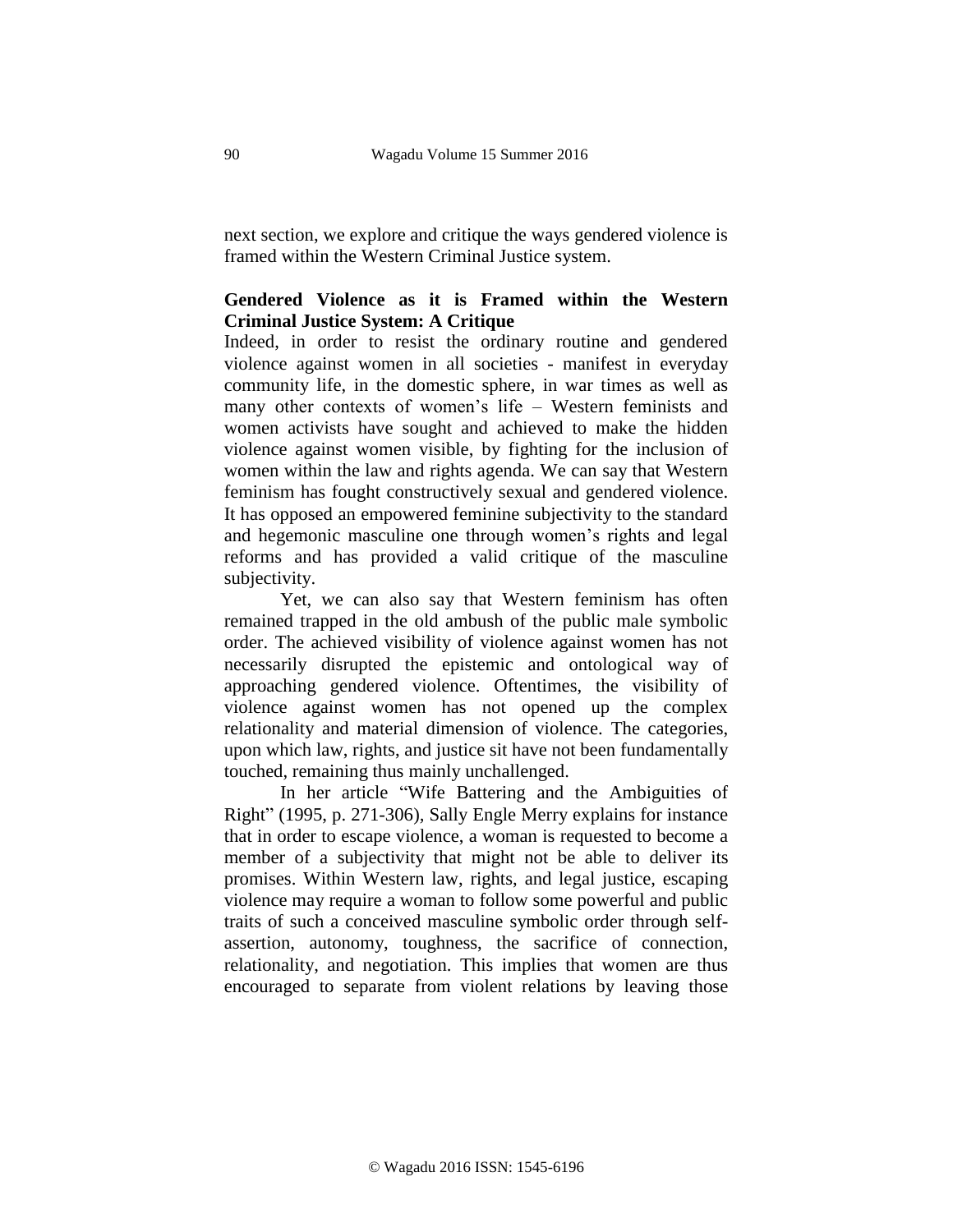´

threatening them with violence. For Engle Merry, abusive behaviour is constructed as crime and is subjected to legal punishment. Nevertheless, violence often takes place in everyday life in relational and familiar/familial contexts. As a consequence, it becomes necessary to resist violence by approaching it not just as an individual problem independent of the context (as Western law, human rights, and the liberal legal justice tend to do). Rather, it is necessary to rethink ontologically subjectivity and change as a result the epistemic and linguistic approach of resistance to gendered violence: Violence may need to be approached as a problem of the community and discussed in the context of the overall social relations between human beings and not be reduced to the victim-perpetrator relation (Foster, 2010). Violence is a problem among singular human beings who are however grounded within their community. A violent action is an action that trespasses others, their vulnerability and dissolves the community, leading to a breach of peace. Consequently, gendered violence needs to be seen as a problem of the community, which requires an ontological awareness of the self in relation to others and the community.

#### **Subjectivity Otherwise – Seeking an Epistemic Reversal**

We can now look at approaches other than the ones of Western law and rights, which both critique the current epistemic approach to subjectivity and justice and draw on an ontology of singularity, corporeality and birth – which escapes the epistemic and ontological sovereign and binary thinking of subjectivity. Some Western theorists such as Judith Butler, Hannah Arendt, Christine Battersby, and Adriana Cavarero offer for instance a way of resistance that deconstructs the approach to violence or escapes the logic of resentment by affirming positive ontological perspectives. This allows the epistemic conceptualisation and practice of new forms of subjectivity and solidarity that avoid the *terrain of the enemy*, the latter being a subject position that reacts to violence with ever more violence, and places oneself in a position of selfdefence and attack.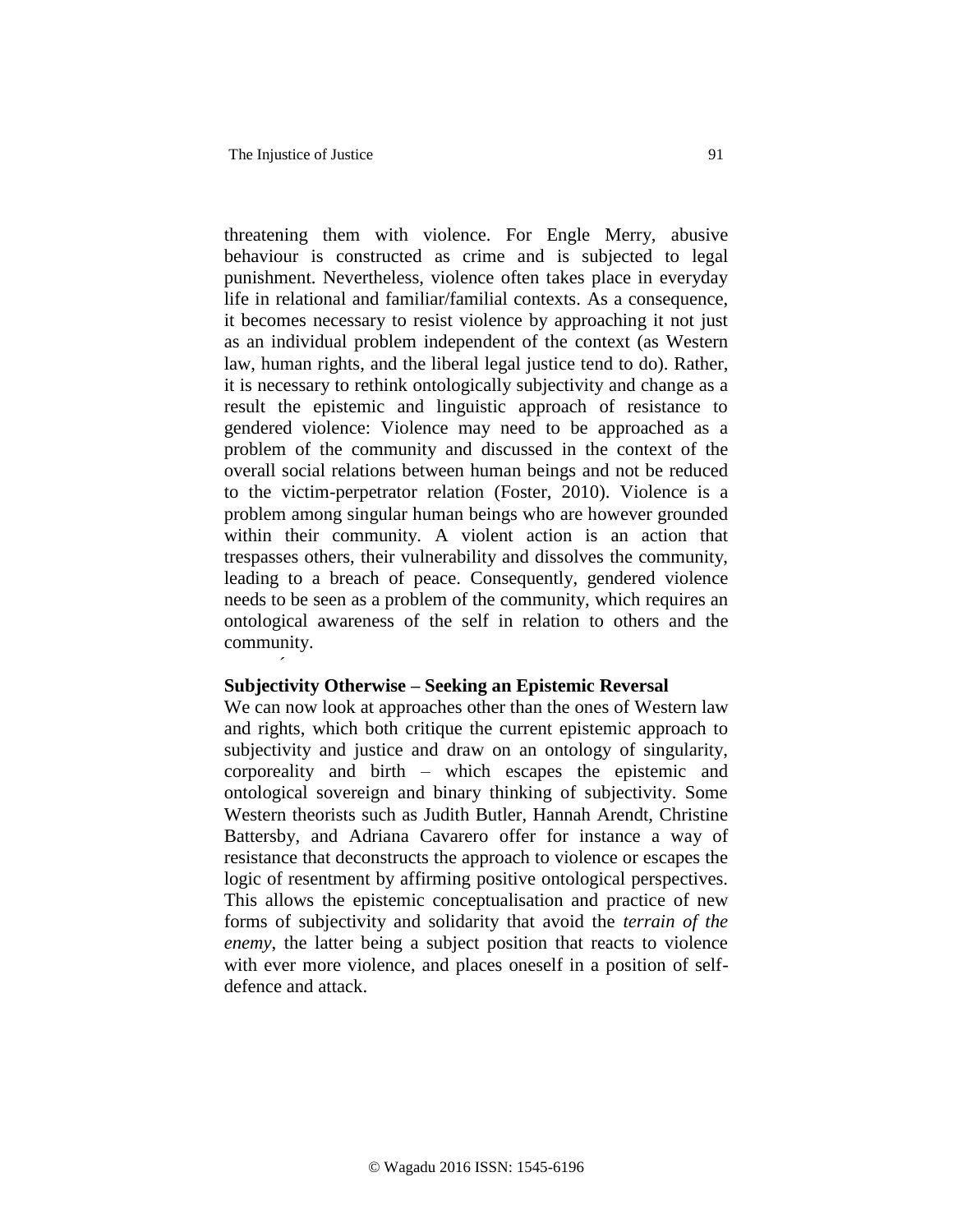### **Judith Butler on the Grievable Subject**

It becomes paramount that one can speak and give voice to the violence suffered, talk about what has happened, what one has endured, what one has been suffering. The Western liberal subject of law and rights allows such a public speaking, where injuries can be denounced. But then - as Judith Butler has said in her talk on "Speaking of Rage and Grief" during the 2014 NYC PEN World Voices Festival - we need to be patient and stay with the unbearable sentiment of rage and grief after injuries and not continue the cycle of violence. It seems that Butler suggests that the legal way of approaching injuries must open up to a diversity of ontological and epistemic modes of acting and thinking. For Butler, it is necessary to be critical of the ontology of blaming and the resentment that characterizes the current Western legal justice system. Judith Butler has also written on the intelligible framework within which we are framed epistemically. In her deconstruction of the linguistic and epistemic injustice within which we are framed and constructed as subjects, the themes of vulnerability and precarity and their denial become central. In her book *Frames of War* (2010, XIII), Butler argues that the linguistic and epistemic framework not only regulates reality, but also participates in producing reality and thus materiality such as our bodies.

An important case in point is the injustice produced within the hegemonic frame, which leaves something cut out from it. For Butler, not all life is captured and recognized by the normative conditions of the frame. Rather, something exceeds the frame. *"*The frame does not simply exhibit reality, but actively participates in a strategy of containment, selectively producing and enforcing what will count as *reality*" (Butler, 2010, XIII). This linguistic and ideological frame is regulated by power and is able to dictate, which bodies count as living beings and which people enjoy liveability. We are made to apprehend that some people are vulnerable and others are not. While some people are grievable and are apprehended as grievable, some other people are reduced into inert matter and their numbers do not count.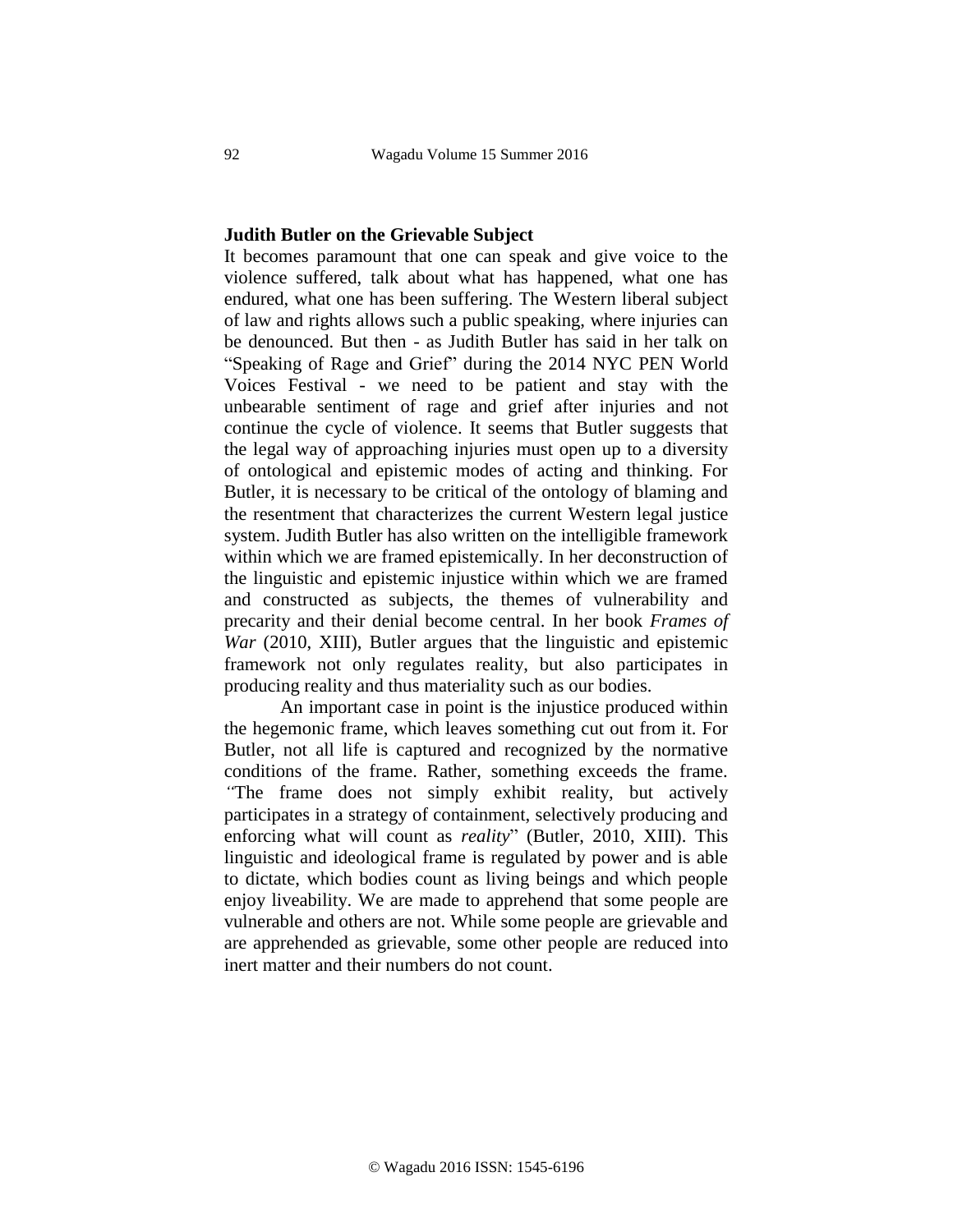Consequently, Butler attempts to explore the linguistic, epistemic, and normative conditions that sustain life: She considers life in relation to the norms and the socio-linguistic and political frames that it is embedded in. Vulnerability and precarity are seen in Butler as material aspects of our lives that are deeply interconnected with social, linguistic, and epistemic aspects. The latter sphere differentiates and distributes vulnerability unequally, hence producing a sort of injustice of justice.

Yet, Butler not only criticizes the epistemic frame of the sovereign subject. She also suggests that there are moments when the frame breaks down and there is a certain release of control. For Butler, leakages of the frame show the excess, namely, what is excluded and abjected. By repeating normative structures through bodily and linguistic acts, it is possible to find moments of failure of the system of forced constructions, and therefore, to *performatively* enact change and to make vulnerability equally visible (Butler, 2010, p. 165-184). Those aporias and leakages open up a space for rethinking subjectivity and justice, creating spaces for epistemic resistance.

To speak in one's voice resists the language already given to us and challenges its epistemic hegemonic violence. Precisely the voice allows the aporia of a corporeal and vulnerable singularity to challenge the linguistic and epistemic injustice of justice. One's voice makes sure that everybody counts and no one is treated as inert matter. By speaking in one's voice, one can never remain anonymous. When one speaks in one's own voice, the sound and vibration of one's uniqueness and bodily specificity are exposed to us and one's singularity of life is necessarily revealed. A unique voice, and thus life, occupies a space outside any categorising or hierarchy, not in relation to subjectivity but in relation to the exposure of speaking and the disclosure of one's uniqueness. It is precisely this sense of the voice that can make us resist. One's voice breaks with the cycle of violence because by speaking in one's voice one responds rather than reacts; there is response-ability, which is an ability to respond. One is responsible for one's voice that one owes and that constitutes the self – *who*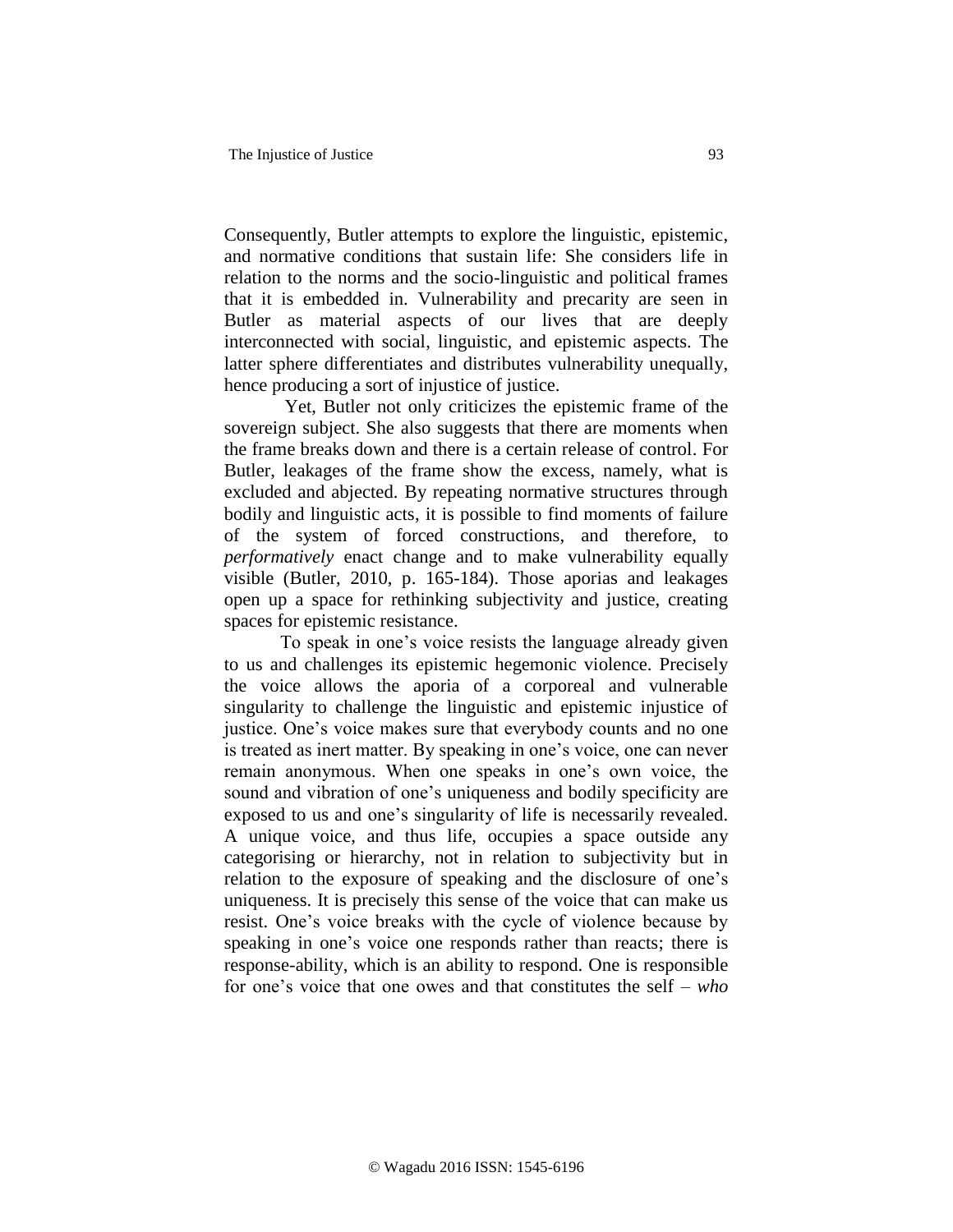*one is* – rather than being exposed to given linguistic structures of domination. Therefore, one's voice presents a number of productive challenges to responsibility, challenges that have been elaborated upon in the work of scholars such as Emmanuel Levinas (1998), Jean Laplanche (1999), Jeaques Derrida (1995), and Gayatri Chakravorty Spivak (1994, 1999). Those scholars have theorized on responsibility as stemming from the recognition of a fundamental vulnerability in the condition of being subjects and underlined the importance of the singular responsibility as opposed to the universality of law. In addition, Judith Butler (2005, 2006) has drawn upon the work of some of the above-mentioned scholars when theorising on responsibility in terms of her critique of subject formation*.*

### **Cavarero on One's Voice**

Let us now turn to the work of Cavarero in order to elaborate more on the voice and its potential to critically rethink subjectivity. The focus on the voice, as theorized by Cavarero (2005), is grounded on a different ontology that begins from oneself and moves beyond stereotypes, the essentialized gender divide, and the hegemonic model of subjectivity. Each of us speaks in one's own voice, in a unique and singular sound. By speaking in one's voice, one reveals one's uniqueness and difference. Members of any sex or gender speak in a unique voice in relationality to others. There is no domination or desire to know or subsume the other but only the sharing of unique air and sound. Each of us counts and matters in her uniqueness and difference.

The ontology of the voice begins from the experience of a singular body in flesh and blood that can resist – beginning from such an ontological materiality – the subject of resentment and the related epistemic conception of justice. If, as Cavarero states in her book *Horrorism* (2009, p. 20), we are confronted with the option, either to care or to harm the other, speaking in one's voice leads to an opening towards oneself as well as others – to an ethical responsibility. As a result, the voice pushes towards care and connection, resisting the ontological and epistemic injustice of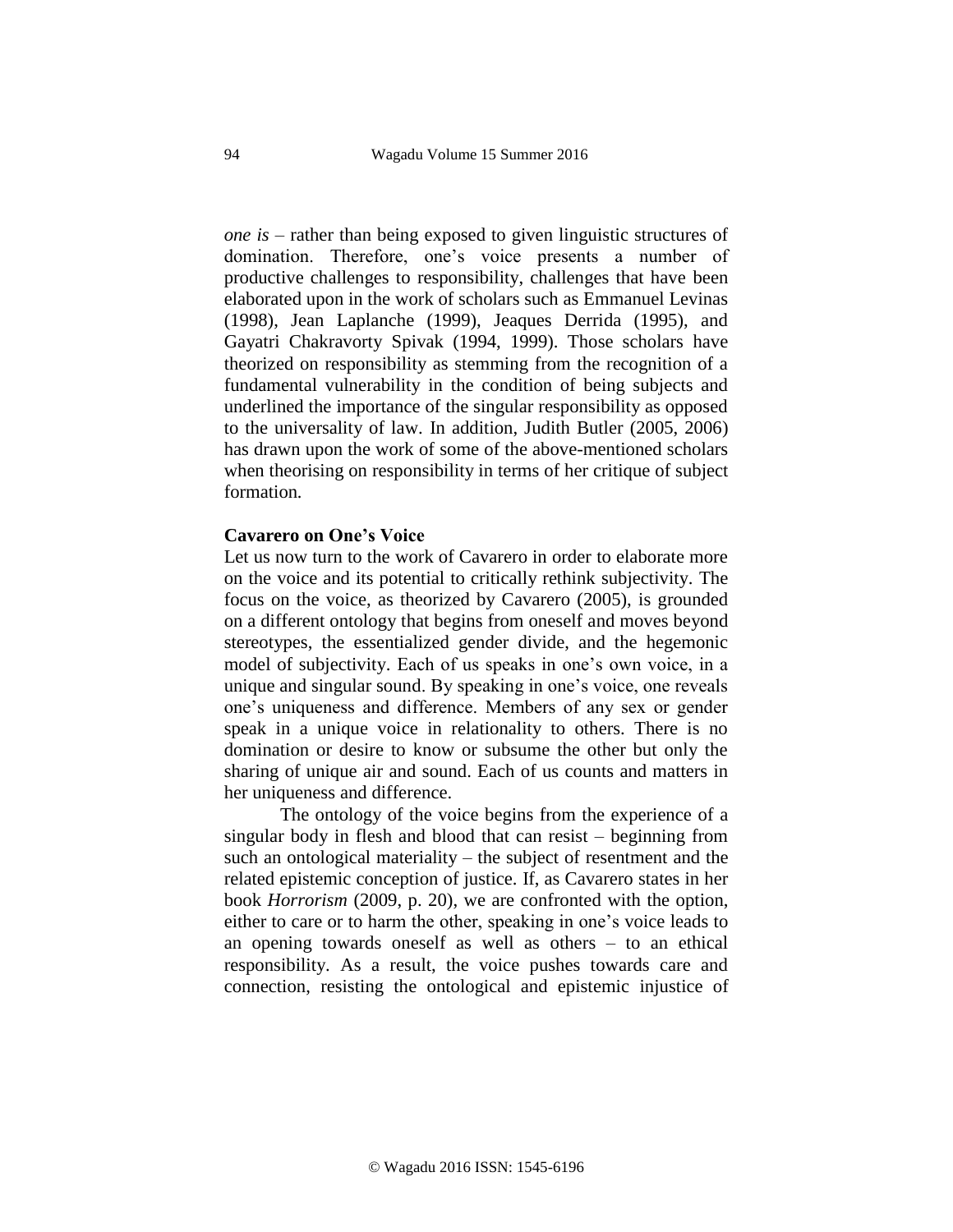justice. Although Cavarero has not focused directly on forgiveness in her work I argue that her vocal ontology points towards ethical actions such as forgiveness. Forgiveness relates to her thinking subject as being capable of inclination, as opposed to the egoistic, autonomous, and vertical subject. If someone speaks in his or her voice, one notices the vibration and the sound of one's body; we experience our vulnerability and the vulnerability of other speakers with whom we are communicating. In such an ontological context, the content of the communication is not as important as the uniqueness of the one who speaks, beyond any wrong committed. The voice is then linked to uniqueness, vulnerability, inclination, the community, and consequently to actions of reconnection and thus forgiveness.

### **Arendt and the Subject of Forgiveness**

The relation between the voice and forgiveness reveals how Arendt's thought has inspired the philosophy of Cavarero. Similarly to Cavarero, in her book *The Human Condition* (1958) Arendt speaks of the uniqueness and *whoness* and theorizes a resistance to the sovereign subjectivity that breaks with vengeance and resentment. Arendt links uniqueness to natality, action, promise, and forgiveness. For Arendt, it is because of our uniqueness that we can act anew, bringing natality in the community. She sees forgiveness as the opposite of vengeance because forgiveness brings newness and unpredictability, whereas vengeance is a repetition of violence and remains predictable.

Forgiveness is unpredictable since it frees the person from the consequence of an act. Enacting forgiveness implies resisting the separations and divisions of the subject; inclining rather than being upright and vertical; becoming aware of one's vulnerability and the vulnerability of others. Forgiveness changes the influence of the past over the present and the future. In this sense, for Arendt, forgiving and promising are related categories of the political that can bring unpredictability and newness.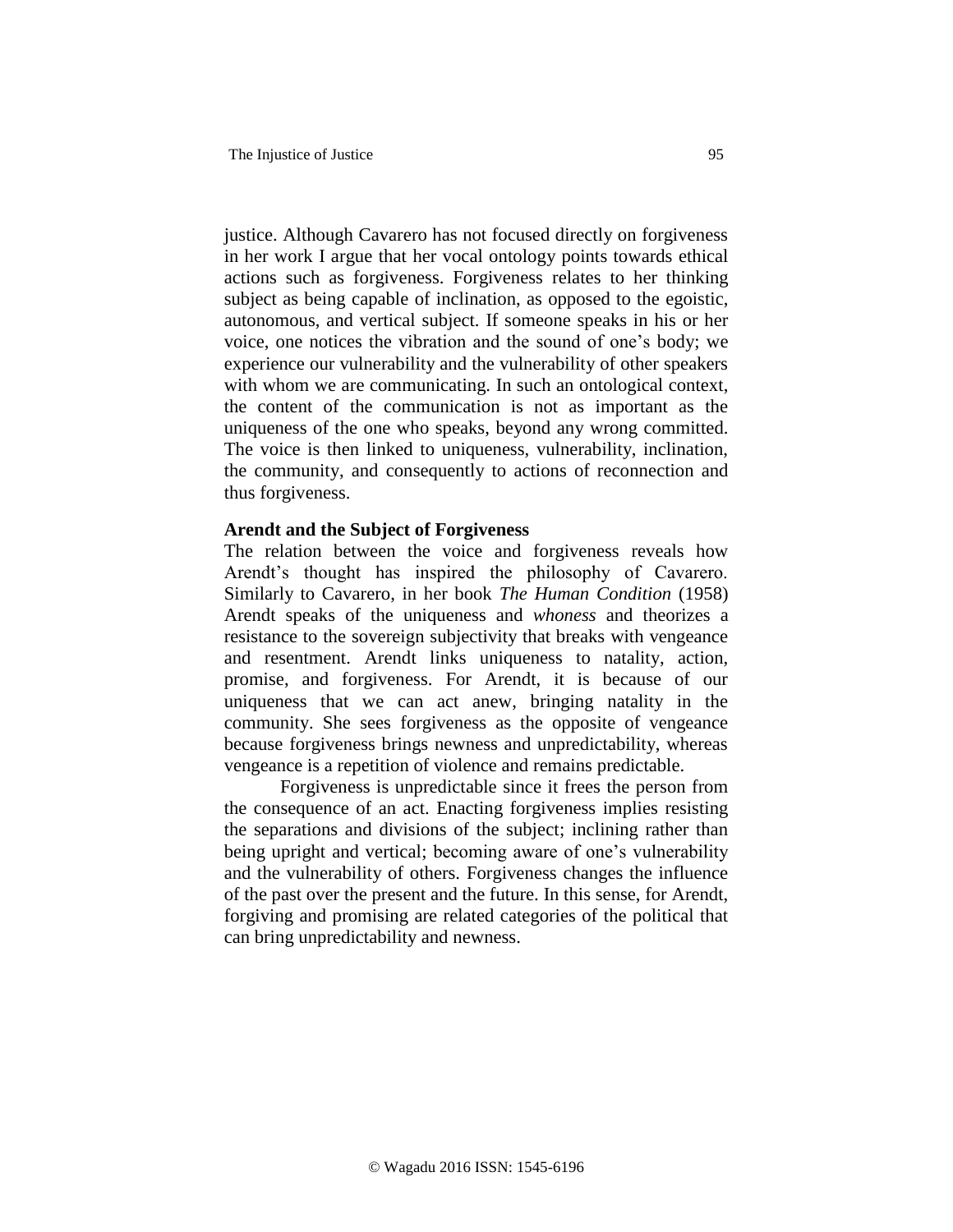## **Battersby's Fleshy Ontology**

The attention to vulnerability, forgiveness, the community and natality take us to the thought of another feminist philosopher, Christine Battersby, who - in her book *Phenomenal Woman* (1998) – has theorized the radical traits of the female body as an ontology of newness and natality. In *Le Filosofie Femministe* (1999, p. 100), Cavarero discusses the *metafisica carnale* theorized by Battersby, a fleshy ontology that begins from the act of being born and giving birth, which has been neglected by the philosophical tradition so far. As Cavarero argues, the philosophical tradition generally considers human beings to be already adults and independent. It thus fails to see and take into account the act of coming to life and being born that is visible in the female body. A woman that is giving life becomes central in Battersby's ontology of the flesh.

One is born by and is usually dependent on a woman and is not thrown in the world as a generic individual like the Western liberal philosophical tradition induces us to think. This dependence on a woman signs the beginning of an itinerary for the self. Battersby's philosophy becomes a philosophy of becoming, since becoming occurs in the flesh of a woman. The self is continuously becoming; it is never a unity, but rather a multiplicity. There is hence a subjectivity in Battersby's thought that is fluid and begins from the body of a woman; it moves and changes. The female body in Battersby unsettles the notion of identity as fixed, because it gives birth, or is born out of other bodies; the female body being an example of dependence of one upon another. Even-though Battersby's thought remains trapped within an essentialization of the feminine, her thinking of the female body disturbs the thought of the separated individuals evoked by liberalism. Rather, birth menaces any division between self and others:

> Furthermore, there is also a more general inability to imaginatively grasp that the self/other relationship needs to be reworked from the perspective of birth – and thus in ways that never abstract from power inequalities, or from issues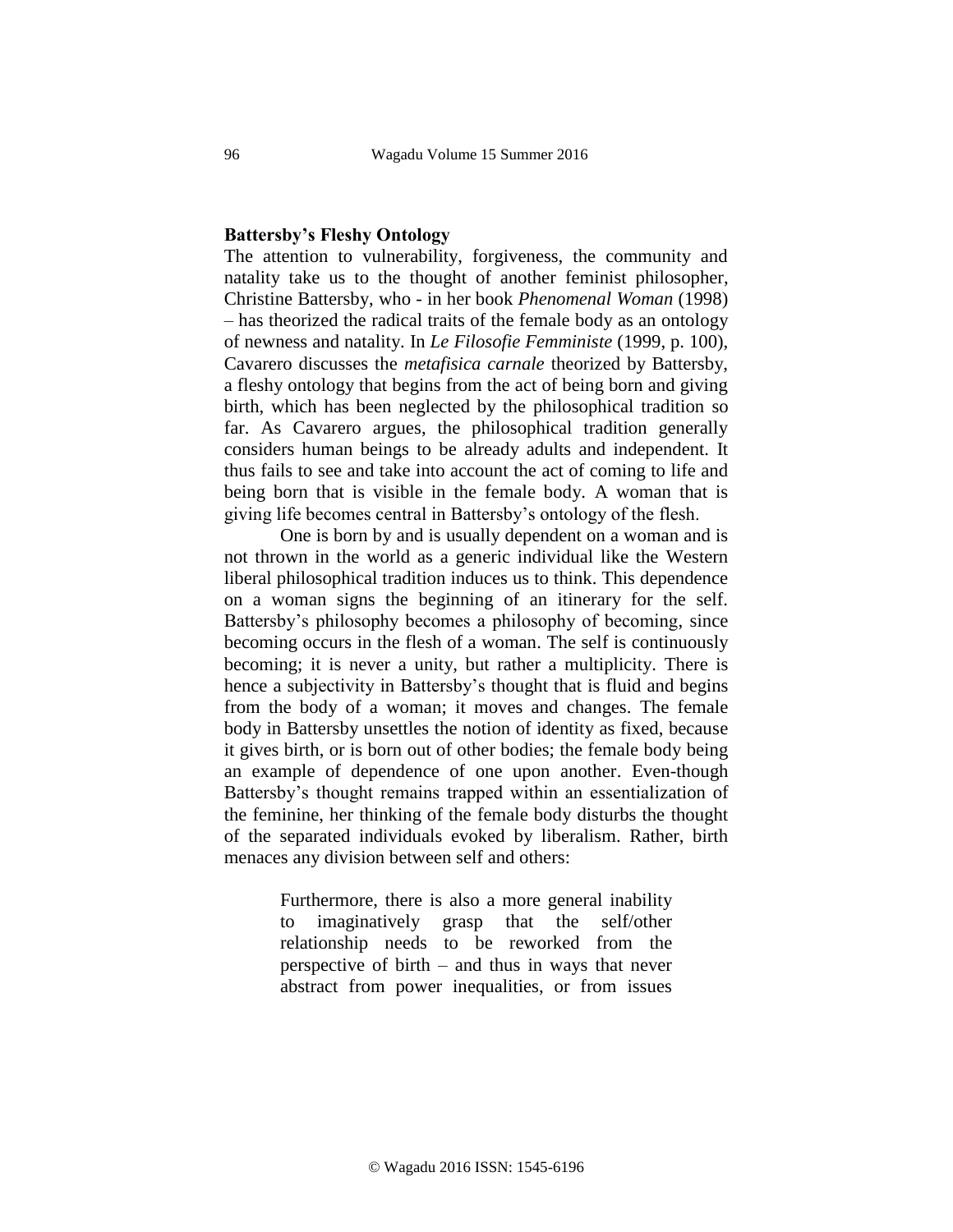relating to embodied differences (...). Theories of freedom and justice (...) treat individuals as if they were all equally rational, equally autonomous (...) as if, in other words, children and babies did not exist and we were all equally (simultaneously) mature. (Battersby, 1998, p. 2, 18)

Thus, the article suggests that the female body and the idea of dependence in Battersby offer an opportunity for a cognitive disengagement from the verticality of the subject, resentment, violence, and the injustice of legal justice. In particular, Battersby's fleshy ontology opens up the possibility for actions that connect to others and escapes the logic of violence in resistance. Yet, even though it can be argued that we can trace an essentializing discourse on women in Battersby's work that reverberates the metaphysics of the feminine - the same cannot be argued about the voice.

The voice de-essentializes the feminine traits, using them rather strategically to unfold them into the uniqueness of each one of us beyond any divisions or cuts. We can see that the focus on the voice disrupts binarisms. At the same time one's voice always happens in relationality and always reveals uniqueness and vulnerability. When speaking in one's voice, one reveals singular traits that are traditionally associated to feminine stereotypes but that, in reality, belong to all of us independent of our gender. Vulnerability belongs, for instance, to all singular and unique human beings and not just to the feminine. One's voice also connects one's body to the general and abstract production of language, providing an epistemic way of understanding our surroundings that comes from one's own body in relationality rather than from the general and hegemonic perspective of an imposed language. Thus a focus on one's voice challenges binarisms, essentializations and universalisms. Hence, we have distinguished two main feminist strategies of resistance: A first feminist strategy remains within the paradox of equality that is founded upon the righteous and sovereign liberal subject (Cook,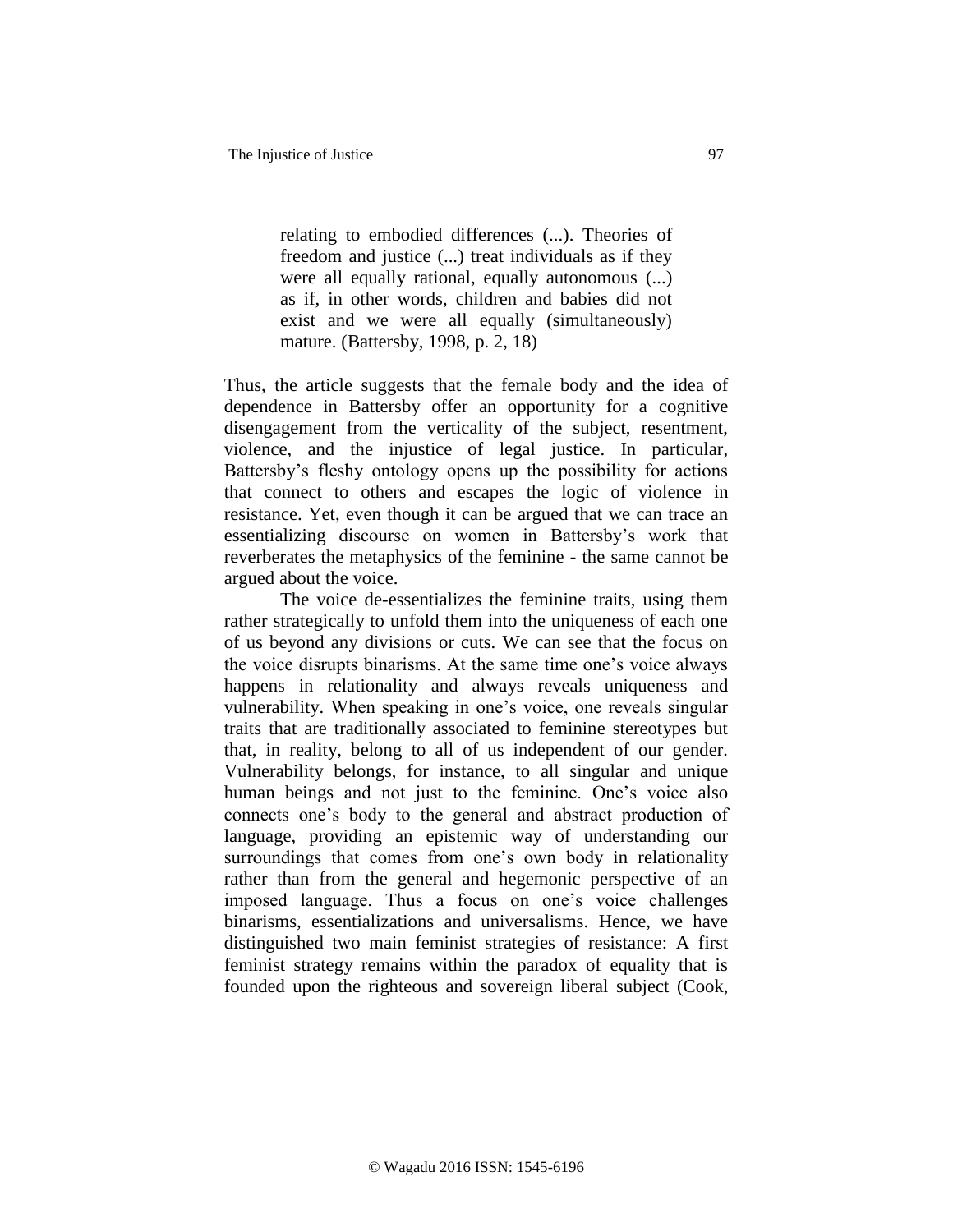1994). The other strategy counter-opposes a powerful and sovereign feminine subject to the masculine subject (Irigaray, 1985). Seeking to move beyond both strands of feminism, this article argued for a feminist epistemic theory that attempts to explore ways to unlearn and break away from violent reactions to injuries and the consequent epistemic injustice imposed by retributive justice.

Choosing to be righteous and to dominate the patriarch/Man surely brings women to a level of equality and a position of good defence. However, it also reproduces the ontology and epistemology of violence of a subject of resentment and thus of an unjust justice system, a system where what counts is being righteous and separated from others. Ontologically and epistemically, feminism therefore must escape the violent thinking of both patriarchy and law, where women may only get killed or kill, be dominated or dominate. It needs to think of ways to resist violence without repeating violence, avoiding the appropriation and repetition of the same ontological and epistemic mechanisms used for patriarchal domination and entailed in hegemonic justice theories.

# **Conclusion: Challenges to the Criminal Justice System and Beyond**

We have suggested along with Cavarero and her theory on one's voice that feminism can become a theory of difference from within; a feminism that moves beyond stereotypes, binarisms and essentializations. We are talking of a feminism capable of epistemically challenging violence and the injustice of justice by attempting an ontological reversal of subjectivity. The focus on one's voice and on forgiveness can resist the repetition of cycles of violence. In order to do this, feminism needs to rethink subjectivity, centring on a selfhood as singular, capable of being aware of vulnerability, of inclination, relationality and suspend the sovereign juridical frame. Such a selfhood does not resist violence by running away or fighting back, but rather stays clear, centred, connected to the self, capable to speak in her voice within a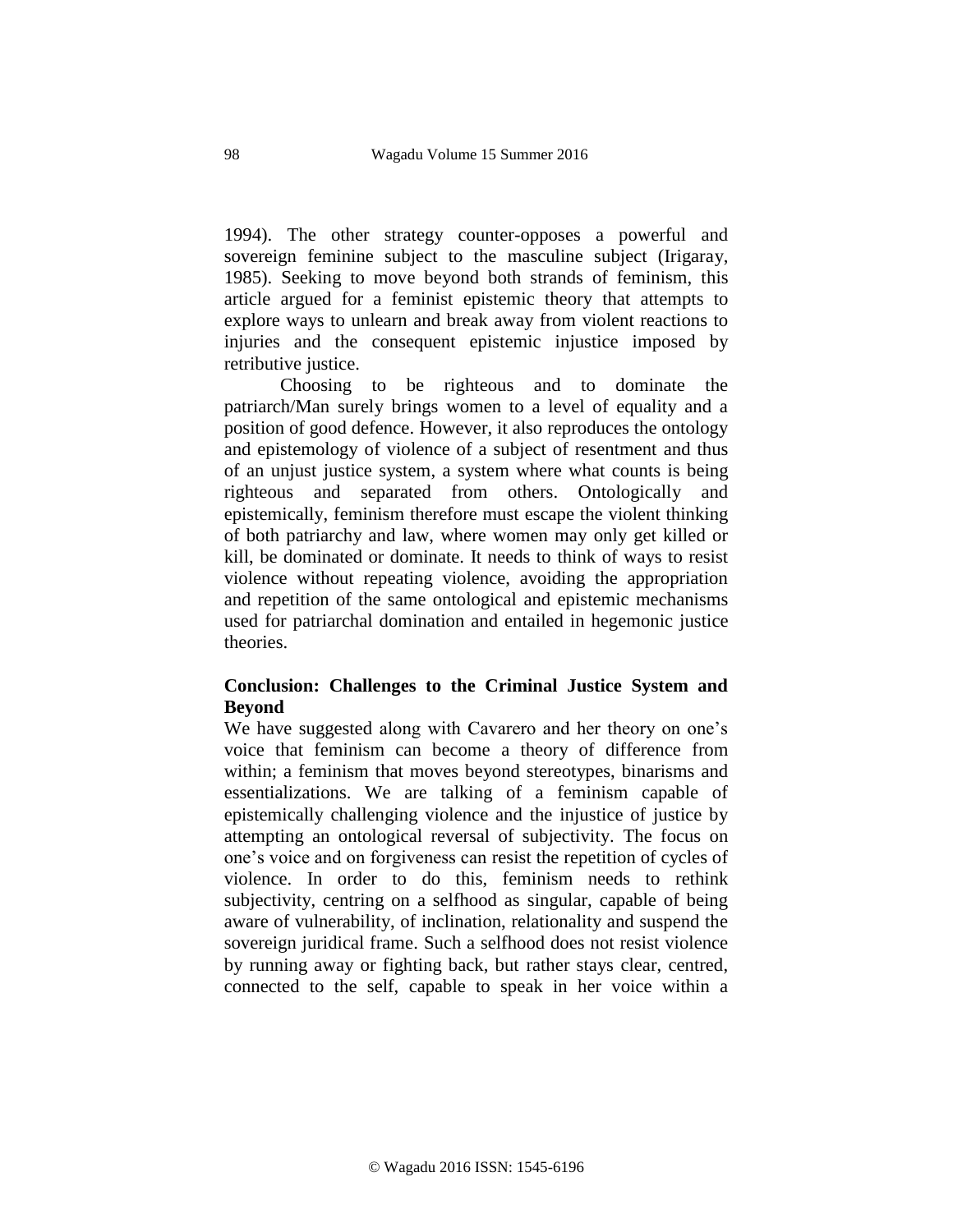community of selves. This is a selfhood that begins precisely from one's voice as the passing of air, breathing, producing a unique sound.

One's voice entails a suspension from the hegemonic language and cognitive understanding of justice that mainly focuses on standard political aspects of domination. On the contrary, one's voice allows the singular body to produce her own relational justice, coming from the margins. The voice allows suspension from reactive violence; it is as a movement of resistance that takes place from a singular, defiant, and everyday experience. Through speaking in one's voice, the selfhood does not resist violence by reacting through resentment but is able to respond in terms of forgiving and promising, to move away from the past and embrace the future. It should be noted that a forgiving selfhood does not imply a weak feminine subjectivity but a strong one; one that is able to withdraw after the injury, become aware of the experience of the injury, delimit the experience of the injury, face as well as speak of it, discern it, and finally to let go, tolerate and accept.

Indeed, when one speaks in one's voice, one breathes and shares air with others and in doing so, one does not need to struggle with others. Speaking in one's voice is also speaking together with other voices in a polyphonic community. When we speak, we expose ourselves to others and we are exposed to others in our vulnerability. Forgiveness becomes a necessary action within such a community of sharing. Forgiveness is the power to break away from the cycles of violence by embracing natality in human relationships. Along with Cavarero, Butler, Battersby, and Arendt, feminist and gender theory must value the maternal not as a stereotypical feminine trait but as a critical and constitutive way of thinking vulnerability and natality beyond the hegemonic symbolic order. Vulnerability and natality (in the sense of newness) become intrinsic elements that are able to unsettle philosophical models of subjectivity and justice.

By embracing a selfhood that speaks in one's voice, with uniqueness and forgiveness, feminism could show empathy to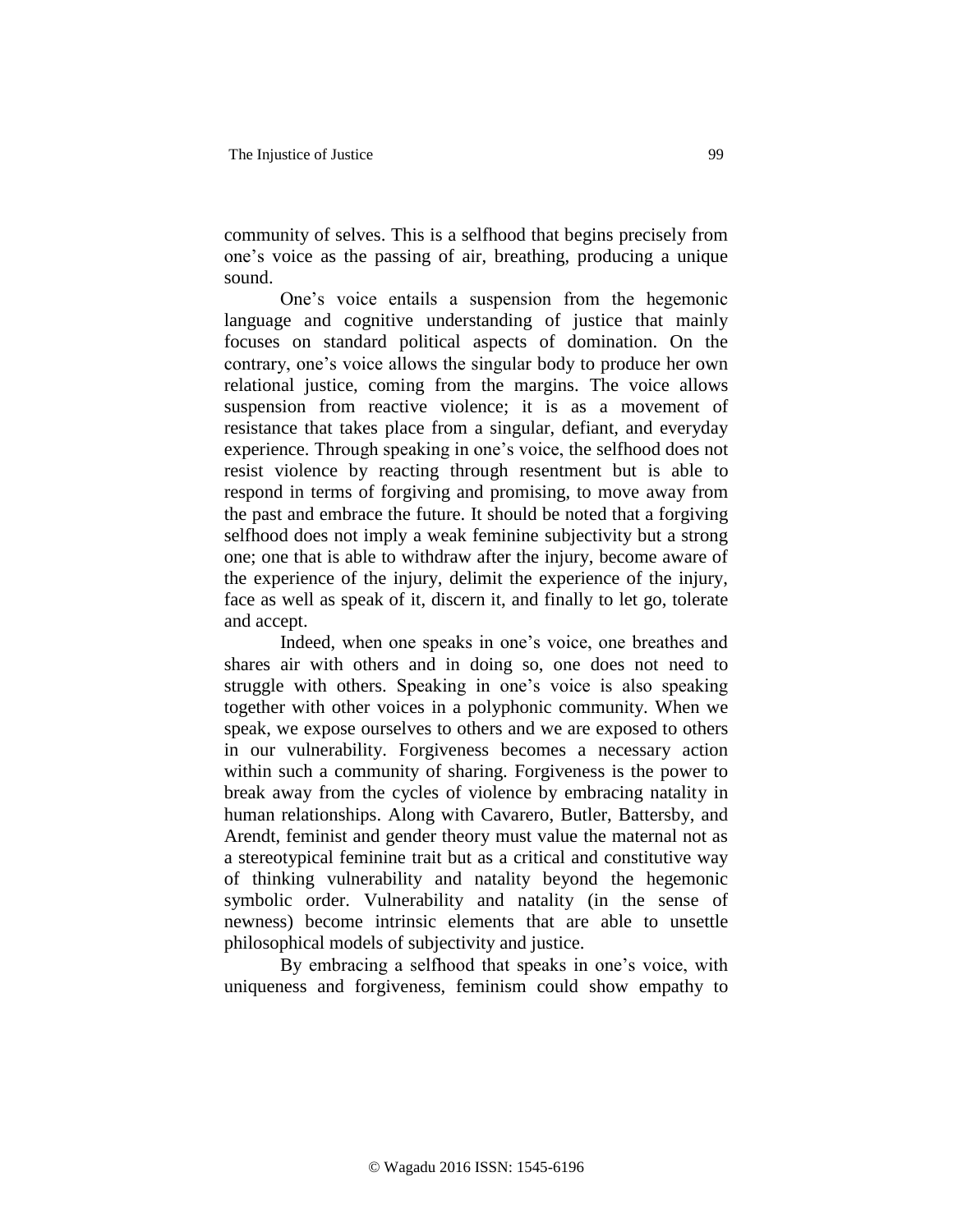what is foreign, fearsome, even repugnant, and engage, rather than disengage, with others. This would signify a feminism that does not obligate or morally judge the offender, but transforms relationships, and offers compassion for the other's confusion, distortion, and failure. It is a kind of feminism that views vulnerability otherwise and challenges the epistemic understanding of established notions of justice. As such, feminist action becomes an ever-present reminder that people will die but that, as Arendt suggests, they are not born to die but to begin.

Unfortunately, we are so much immersed in practices of violence that we believe they are inescapable and cannot be unlearned, and therefore, that feminism must continue to use the master's tools and its justice system. Thanks to restorative justice, forgiveness may find some space in the criminal justice system. Restorative justice already shifts the focus of criminal justice from incarcerating offenders to holding them accountable in meaningful ways by showing a concern for the needs of victims and communities (Lerman, 1999 and 2000). Restorative justice makes use of tools such as victim-offender conferencing or dialogue, allowing victims to understand an event, assess it, and open up to the possibility of forgiveness.

However, it is only if restorative justice is thought within a space of flexibility that one's forgiveness can be possible. The forgiveness of one's voice springs from within, from a practice of relationality and a singular awareness of vulnerability and cannot be simply facilitated and induced within calculated actions by institutionalized structures of law. On the contrary, legal institutions usually require a logic of exchange that is in conflict with forgiveness, which stems from one's uniqueness. A focus on one's voice leads to acting and speaking in unpredictable ways, because one speaks from within, from one's own awareness. It is precisely this detachment, this suspension in a noninstitutionalizable position that makes the vocal resistance strong, centred, and effective

Finally, I would like to suggest that the aim cannot consist in the tout court integration of one's voice within law and its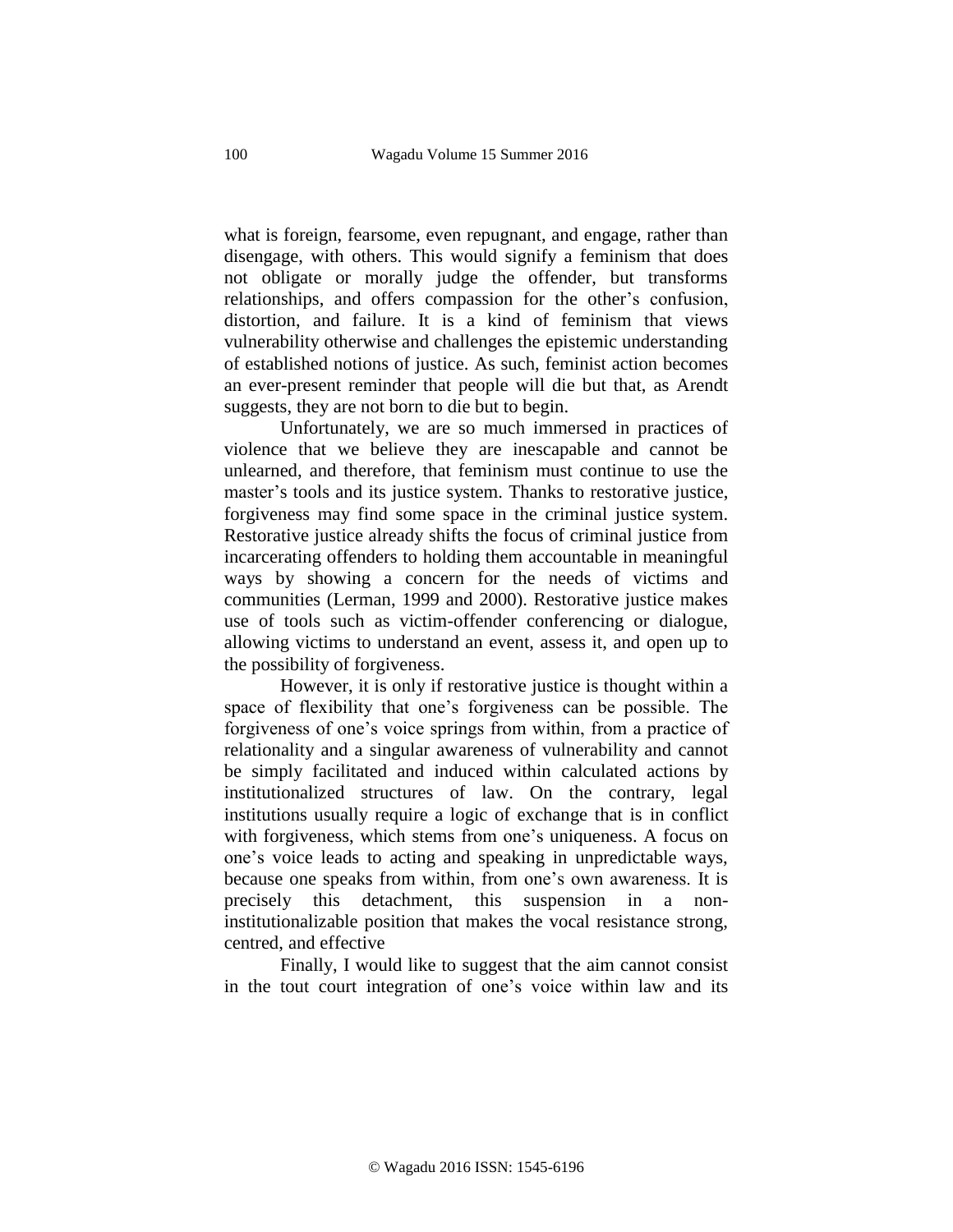justice system. The feminism of one's voice as a theory of difference offers a radical ontological possibility of being and acting in the world that cannot and does not want to be mainstreamed within the legal justice system as it is nowadays. Yet, the ontology of one's voice can be a singular ethical practice that comes from life, runs parallel to law, and challenges the present legal justice system.

A focus on one's voice could find space within a thoughtprovoking form of restorative justice, one that operates precisely in terms of openness, allowing one's forgiveness to develop beyond any conditionality. More generally, one's voice can push legal institutions to become critical of themselves, providing a broader perspective and contributing to epistemically unsettle the hegemonic approaches to justice, making justice more just.

## **References**

- Anderson, E. (2005). Feminist epistemology: An interpretation and a defence. In A. Cudd & R. Andreasen (Eds.), *Feminist theory: A philosophical anthology* (pp. 188-209). Malden, MA: Blackwell Publishing.
- Arendt, H. (1958). *The human condition*. Chicago: University of Chicago Press.
- Battersby, C. (1998). *The phenomenal woman: Feminist metaphysics and the patterns of identity*. London: Routledge.
- Bonaventura De Sousa, S. (2014). *Epistemology of the South: Justice against epistemicide*. Boulder: Paradigm Publisher.
- Brown, W. (1993). Wounded attachments. *Political Theory*, 21, 340-410.
- Butler, J. (1993). *Bodies that matter: On the discursive limits of sex*. New York: Routledge.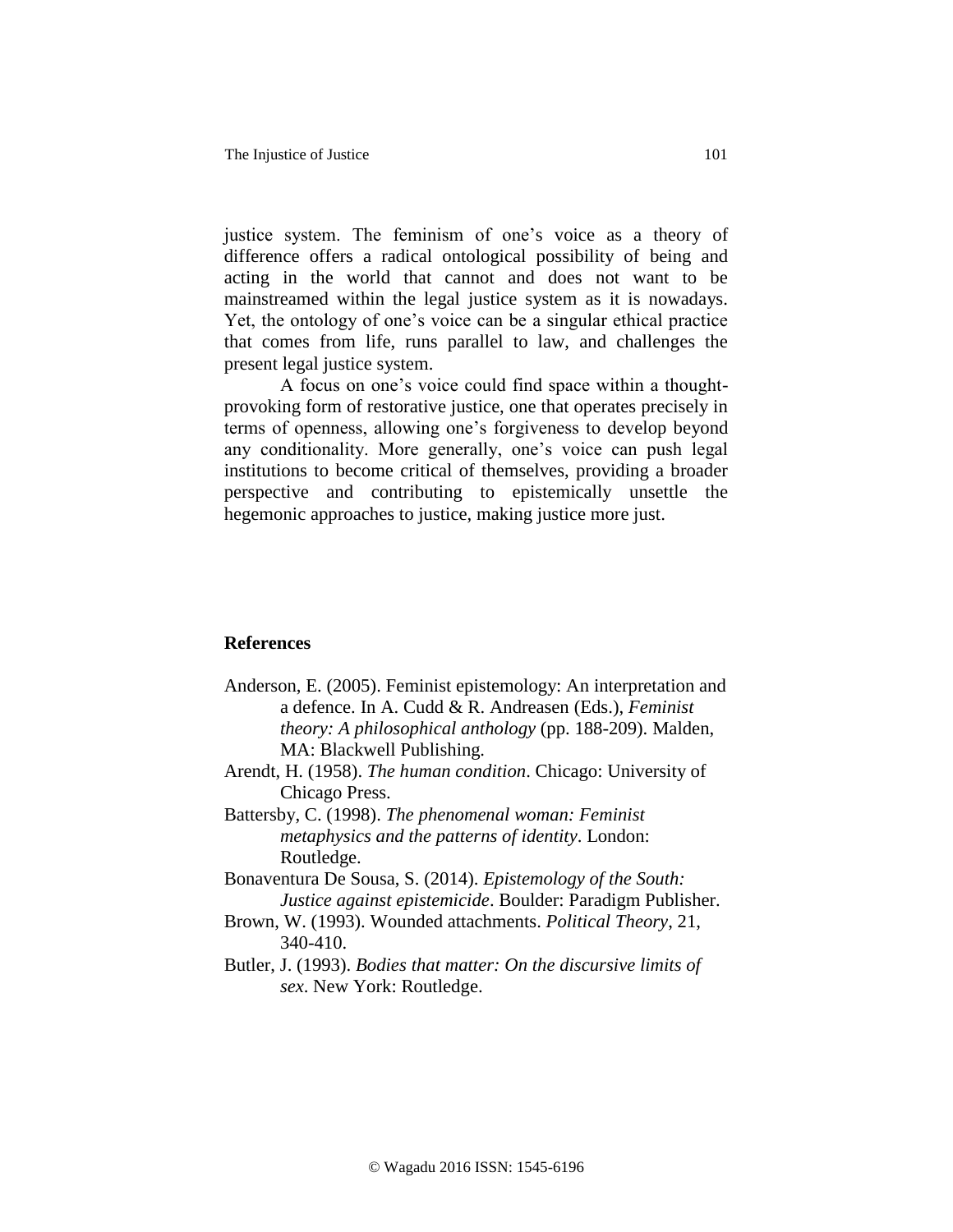- Butler, J. (2005). *Giving an account of oneself*. New York: Fordham University Press.
- Butler, J. (2006). *Precarious life: The powers of mourning and violence*. London: Verso.
- Butler, J. (2010). *Frames of war: When life is grievable*? London: Verso.
- Butler, J. (2014). Speaking of rage and grief. *PEN World Voices Festival*. New York.

Cavarero, A. (2005). *For more than one voice: Toward a philosophy of vocal expression.* Stanford: Stanford University Press.

- Cavarero, A. (2009). *Horrorism: Making contemporary vio*lence. Columbia University Press.
- Cavarero, A. (2013). *Inclinazioni: Critica alla rettitudine.* Milano: Raffaella Cortina.

Cavarero, A. (2013). Recritude: Reflections on postural ontology. *The Journal of Speculative Philosophy*, *27*(3), 220-235.

Cavarero, A., Restaino, F. (1999). *Le filosofie femministe*. Torino: Paravia.

Cavarero, A. with Bertolino, E. (2008). Beyond ontology and sexual difference: An interview with the Italian feminist philosopher Adriana Cavarero. *Differences: A Journal of Feminist Cultural Studies, 19(*1), 128-167.

Caygill, H. (2013). *On resistance. A philosophy of defiance*. London: Bloomsbury.

Cook, J (1994). *Human rights of women: National and international perspectives*. Philadelphia: University of Pennsylvania Press.

- Deleuze, G. (1983). From ressentiment to the bad conscience. In G. Deleuze (Ed.), trans. H. Tomlinson, *Nietzsche and philosophy* (pp.111-146). New York: Columbia University Press
- Derrida, J. (1995). *The gift of death*. Chicago: Chicago University Press.